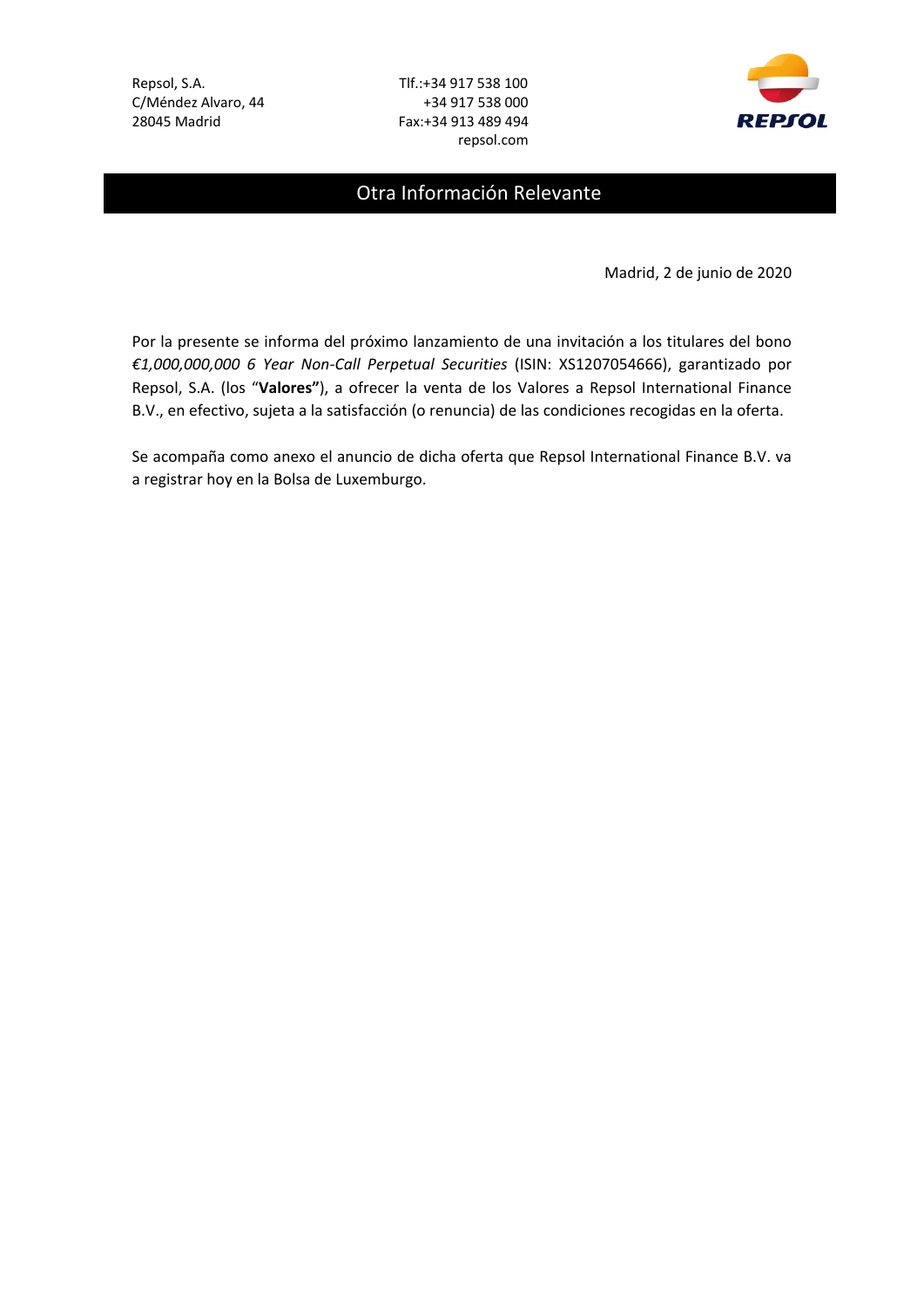**THIS ANNOUNCEMENT RELATES TO THE DISCLOSURE OF INFORMATION THAT QUALIFIED OR MAY HAVE QUALIFIED AS INSIDE INFORMATION WITHIN THE MEANING OF ARTICLE 7(1) OF THE MARKET ABUSE REGULATION (EU) 596/2014.** NOT FOR RELEASE, PUBLICATION OR DISTRIBUTION IN OR INTO, OR TO ANY PERSON LOCATED OR RESIDENT IN OR AT ANY ADDRESS IN THE UNITED STATES OF AMERICA, ITS TERRITORIES AND POSSESSIONS (INCLUDING PUERTO RICO, THE U.S. VIRGIN ISLANDS, GUAM, AMERICAN SAMOA, WAKE ISLAND AND THE NORTHERN MARIANA ISLANDS, ANY STATE OF THE UNITED STATES OF AMERICA AND THE DISTRICT OF COLUMBIA) (THE UNITED STATES) OR TO ANY U.S. PERSON (AS DEFINED IN REGULATION S OF THE UNITED STATES SECURITIES ACT OF 1933, AS AMENDED (THE SECURITIES ACT)) OR IN OR INTO ANY JURISDICTION WHERE IT IS UNLAWFUL TO RELEASE, PUBLISH OR DISTRIBUTE THIS ANNOUNCEMENT (SEE "OFFER AND DISTRIBUTION RESTRICTIONS" BELOW).

# **REPSOL INTERNATIONAL FINANCE B.V. LAUNCHES CASH TENDER OFFER**

#### *2 June 2020*

Repsol International Finance B.V. (the **Offeror**) announces today that it is inviting holders of its outstanding €1,000,000,000 6 Year Non-Call Perpetual Securities (ISIN: XS1207054666) (the **Securities**) guaranteed by Repsol, S.A. (the **Parent**) to tender their Securities for purchase by the Offeror for cash subject to the satisfaction (or waiver) of the New Issue Condition (such invitation, the **Offer**).

The Offer is being made on the terms and subject to the conditions contained in the tender offer memorandum dated 2 June 2020 (the **Tender Offer Memorandum**) prepared by the Offeror in connection with the Offer, and is subject to the offer restrictions set out below and as more fully described in the Tender Offer Memorandum. Capitalised terms used but not otherwise defined in this announcement shall have the meanings given to them in the Tender Offer Memorandum.

# **Holders are advised to read carefully the Tender Offer Memorandum for full details of, and information on the procedures for participating in, the Offer.**

## **Summary**

A summary of certain key terms relevant to the Offer appears below:

| <b>Description</b><br>of the<br><b>Securities</b>    | ISIN/<br><b>Common Code</b> | Outstanding<br><b>Principal</b><br>Amount | <b>First Optional</b><br><b>Redemption</b><br>Date | <b>Purchase</b><br><b>Price</b> | <b>Amount subject</b><br>to the Offer                                                                                                                                                                                                                        |
|------------------------------------------------------|-----------------------------|-------------------------------------------|----------------------------------------------------|---------------------------------|--------------------------------------------------------------------------------------------------------------------------------------------------------------------------------------------------------------------------------------------------------------|
| 6 Year<br>Non-Call<br>Perpetual<br><b>Securities</b> | XS1207054666/<br>120705466  | €1,000,000,000                            | 25 March 2021                                      | 101.20<br>per cent.             | An aggregate<br>principal amount<br>expected to be equal<br>to the aggregate<br>principal amount of<br>the New Securities<br>(as defined below)<br>and to be announced<br>as soon as reasonably<br>practicable after the<br>pricing of the New<br>Securities |

# **Rationale**

The purpose of the Offer and the planned issuance of New Securities is, amongst other things, to proactively manage the Offeror's and the Parent's hybrid capital. The Offer also provides Holders with the opportunity to sell their current holdings in the Securities ahead of the upcoming first call date and to subscribe to the New Securities. The transaction is intended to be at least equity credit neutral for the Offeror and Parent.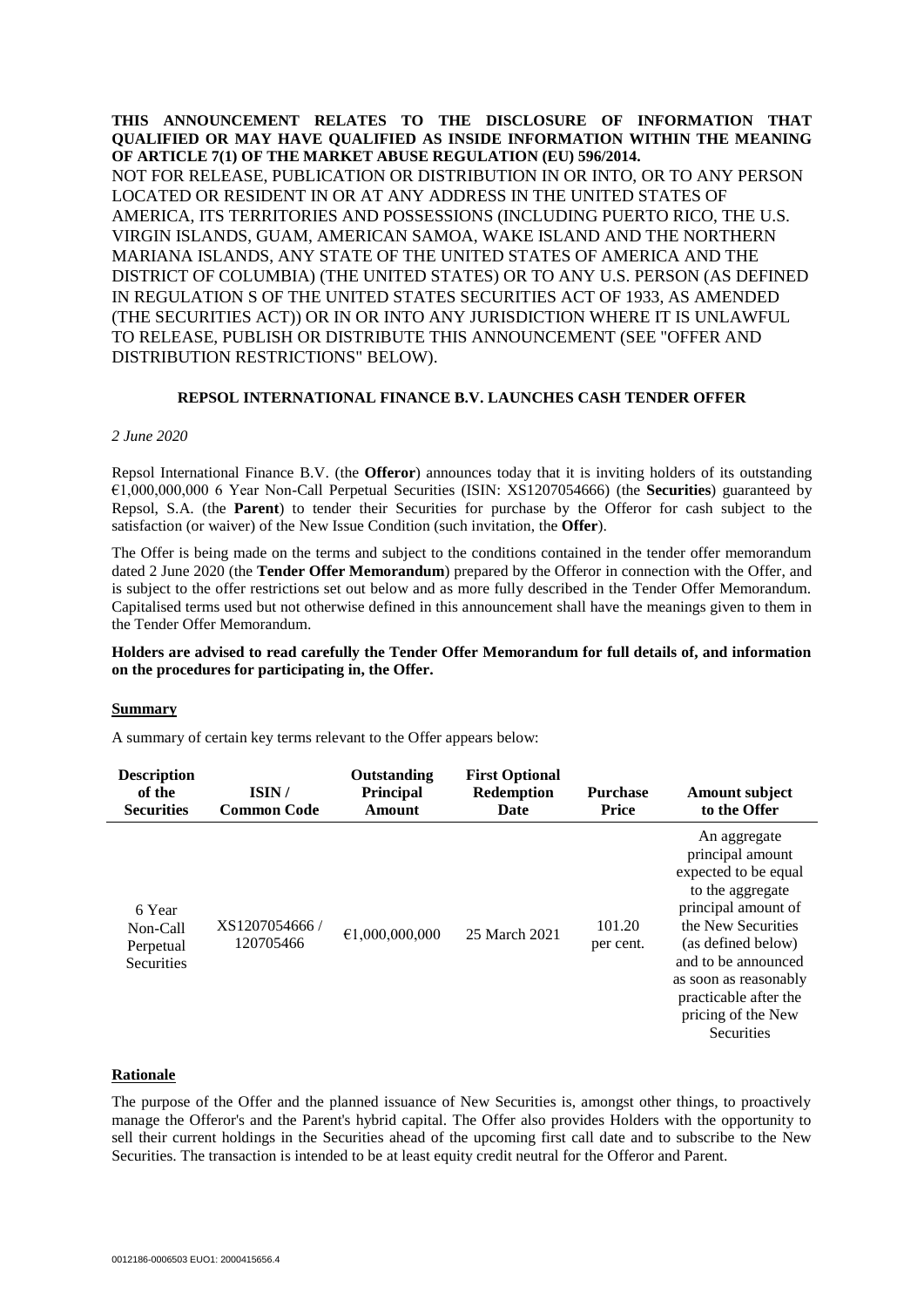See also "*The Offeror's right to redeem following the repurchase (and cancellation) of 80 per cent. of the Securities*" below and "*Risk Factors and Other Considerations*" in the Tender Offer Memorandum.

#### **Purchase Price and Accrued Interest Payments**

The Offeror will, on the Settlement Date, pay for Securities validly tendered and accepted by it for purchase pursuant to the Offer a cash purchase price equal to 101.20 per cent. of the principal amount of the relevant Securities (the **Purchase Price**).

The Offeror will also pay an Accrued Interest Payment in respect of Securities accepted for purchase by it pursuant to the Offer.

In the event of any dispute or controversy regarding the Accrued Interest, the determination of the Offeror shall be conclusive and binding, absent any manifest error.

#### **Maximum Acceptance Amount and Scaling**

If the Offeror decides to accept any Securities for purchase pursuant to the Offer, it proposes that the aggregate principal amount of Securities it will accept for purchase pursuant to the Offer will be no greater than an amount to be determined by the Offeror, in its sole discretion, which is expected to equal the aggregate principal amount of the New Securities (as described below) to be issued (the **Maximum Acceptance Amount**), and which the Offeror will announce as soon as reasonably practicable following pricing of the New Securities, although the Offeror reserves the right, in its sole discretion, to accept more than or less than such amount, or to accept none of such Securities, for purchase pursuant to the Offer (the final aggregate principal amount accepted for purchase pursuant to the Offer, being the **Final Acceptance Amount**).

If the Offeror accepts any Securities for purchase pursuant to the Offer and the aggregate principal amount of the Securities validly tendered for purchase is greater than the Final Acceptance Amount, the Offeror intends to accept such Securities for purchase on a *pro rata* basis such that the aggregate principal amount of Securities accepted for purchase pursuant to the Offer is no greater than the Final Acceptance Amount, as further described in the Tender Offer Memorandum.

# **New Issue Condition**

The Offeror announced today its intention to issue up to two series of certain new deeply-subordinated securities guaranteed on a subordinated basis by the Parent (the **New Securities**), subject to market conditions. Whether the Offeror will purchase any Securities validly tendered in the Offer is subject, without limitation, to the successful completion (in the sole determination of the Offeror) of the issue of the New Securities (the **New Issue Condition**).

Even if the New Issue Condition is satisfied, the Offeror is under no obligation to accept for purchase any Securities tendered pursuant to the Offer. The acceptance for purchase by the Offeror of Securities validly tendered pursuant to the Offer is at the sole discretion of the Offeror, and tenders may be rejected by the Offeror for any reason.

*Any investment decision to purchase any New Securities should be made solely on the basis of the information contained in the prospectus to be dated on or about 4 June 2020 prepared by the Offeror in connection with the issue and listing of the New Securities and to be approved by the Commission de Surveillance du Secteur Financier (the CSSF) (including any amendment or supplement thereto, the Prospectus), and no reliance is to be placed on any representations other than those contained in the Prospectus.* 

*For the avoidance of doubt, the ability to purchase New Securities is subject to all applicable securities laws and regulations in force in any relevant jurisdiction (including the jurisdiction of the relevant Holder and the selling restrictions set out in the Prospectus). It is the sole responsibility of each Holder to satisfy itself that it is eligible to purchase the New Securities.*

*Advertisement. The Prospectus, when published, will be available on the website of the Luxembourg Stock Exchange [\(www.bourse.lu\)](http://www.bourse.lu/) and on the Offeror's website [\(www.repsol.energy/en/shareholders-and](http://www.repsol.energy/en/shareholders-and-investors/fixed-income-and-credit-ratings/rif/index.cshtml)[investors/fixed-income-and-credit-ratings/rif/index.cshtml\)](http://www.repsol.energy/en/shareholders-and-investors/fixed-income-and-credit-ratings/rif/index.cshtml).*

*The New Securities, and the guarantee thereof, are not being, and will not be, offered or sold in the United States. Nothing in this announcement or the Tender Offer Memorandum constitutes an offer to sell or the solicitation of an offer to buy the New Securities, or the guarantee thereof, in the United States or any other jurisdiction. Securities may not be offered, sold or delivered in the United States absent registration under, or an exemption from the registration requirements of, the United States Securities Act of 1933, as amended (the*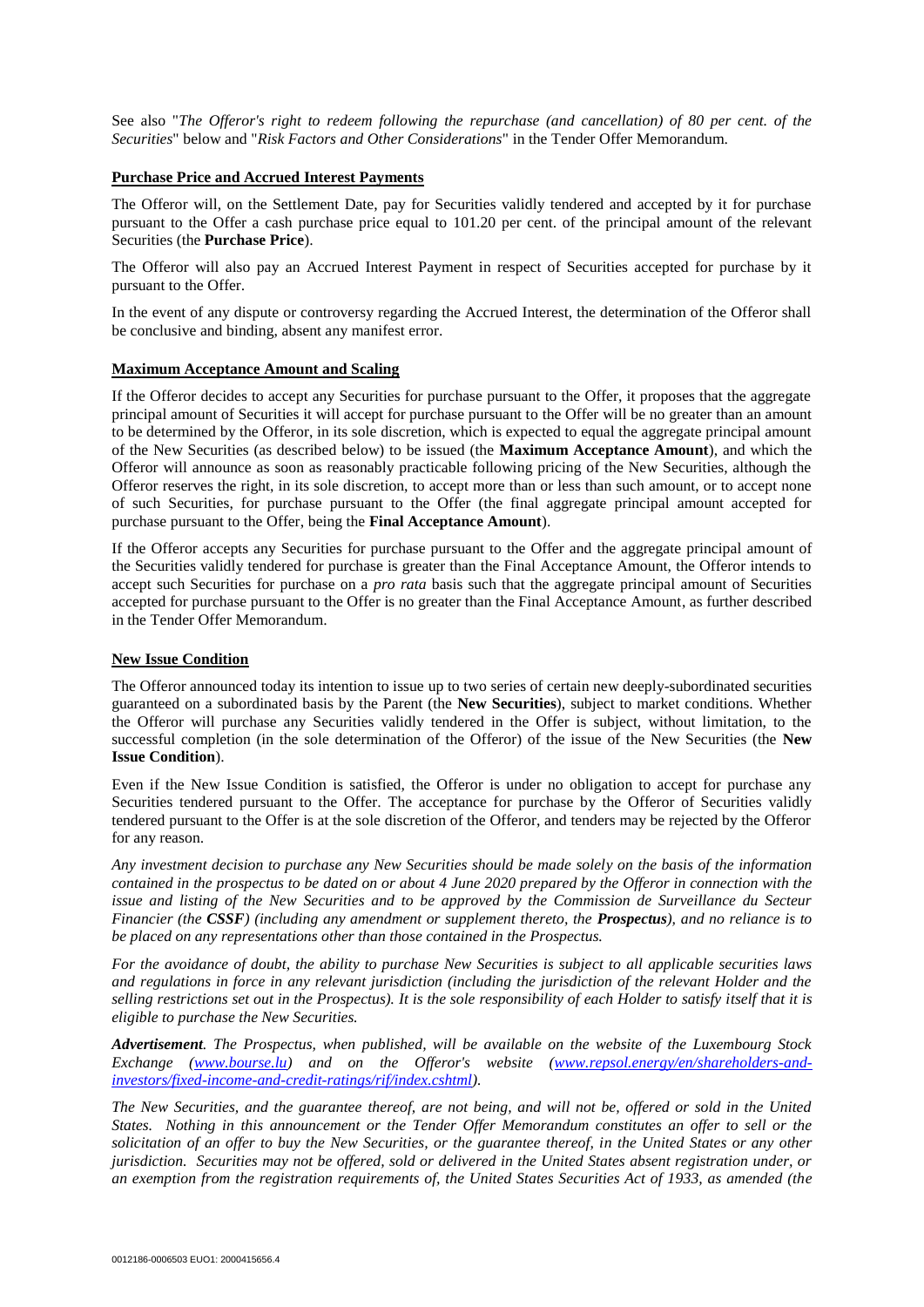*Securities Act). The New Securities, and the guarantee thereof, have not been, and will not be, registered under the Securities Act or the securities laws of any state or other jurisdiction of the United States and may not be offered, sold or delivered, directly or indirectly, within the United States or to, or for the account or benefit of, U.S. persons.*

*Compliance information for the New Securities: MiFID II professionals/ECPs-only/No PRIIPs KID – eligible counterparties and professional clients only (all distribution channels). No sales to EEA or UK retail investors; no key information document has been or will be prepared. See the Prospectus for further information.*

*No action has been or will be taken in any jurisdiction in relation to the New Securities to permit a public offering of securities.*

# **Allocation of the New Securities**

When considering allocation of the New Securities, the Offeror may give preference to those Holders who, prior to such allocation, have validly tendered or have given a firm intention to the Offeror or any Dealer Manager that they intend to tender their Securities for purchase pursuant to the Offer. Therefore, a Holder who wishes to subscribe for New Securities in addition to tendering its existing Securities for purchase pursuant to the Offer may be eligible to receive, at the sole and absolute discretion of the Offeror, priority in the allocation of the New Securities, subject to the issue of the New Securities and such Holder making a separate application for the purchase of such New Securities to a Dealer Manager (in its capacity as a joint bookrunner of the issue of the New Securities) in accordance with the standard new issue procedures of such Dealer Manager. Any such preference will, subject to the sole and absolute discretion of the Offeror, be applicable up to the aggregate amount of Securities tendered or firmly intended to be tendered by such Holder pursuant to the Offer. However, the Offeror is not obliged to allocate any New Securities to a Holder who has validly tendered or indicated a firm intention to tender its Securities for purchase pursuant to the Offer and, if New Securities are allocated, the principal amount thereof may be less or more than the principal amount of Securities tendered by such Holder and accepted for purchase by the Offeror pursuant to the Offer. Any such allocation will also, among other factors, take into account the minimum denomination of the New Securities (being  $£100,000$ ).

All allocations of the New Securities, while being considered by the Offeror as set out above, will be made in accordance with customary new issue allocation processes and procedures. In the event that a Holder validly tenders Securities pursuant to the Offer, such Securities will remain subject to such tender and the conditions of the Offer as set out in the Tender Offer Memorandum irrespective of whether that Holder receives all, part or none of any allocation of New Securities for which it has applied.

## **The Offeror's right to redeem following the repurchase (and cancellation) of 80 per cent. of the Securities**

Under the terms and conditions of the Securities, in the event that at least 80 per cent. of the aggregate principal amount of the Securities originally issued has been repurchased (and cancelled) by the Offeror, the Parent or any subsidiary of the Parent, including pursuant to the Offer or otherwise, the Offeror may, at its option, redeem all (but not some only) of the remaining outstanding Securities at their principal amount together with any accrued and unpaid interest (including any deferred interest) up to (but excluding) the redemption date, subject to the Offeror having given the holders of the Securities not less than 30 nor more than 60 days' notice and certain other conditions being satisfied.

As at the date of this announcement, it is the intention of the Offeror to exercise its option if such threshold is met and the size of, and proceeds from, the issue of the New Securities are sufficient and the Offeror has accepted all valid tenders of Securities for purchase pursuant to the Offer in full. However, there can be no assurance, in the event such threshold is met, as to whether or when the Offeror will choose to exercise its option to redeem the Securities. Any future decision by the Offeror to redeem the outstanding Securities will depend on various factors existing at that time. No assurance can be given that the 80 per cent. threshold described above will or will not be met pursuant to the Offer or otherwise. However, whether or not the Offer is completed, the Offeror, the Parent and their respective affiliates may, to the extent permitted by applicable law, continue to acquire, from time to time after the Offer, Securities other than pursuant to the Offer, including to reach the 80 per cent. threshold described above.

Holders should note that, if the Offeror becomes entitled to, and decides to, exercise its optional redemption right under the terms and conditions of the Securities, Holders who do not participate in the Offer will receive a lower price for their Securities than they would have done pursuant to the Offer. In addition, during any period when the Offeror may elect to redeem the Securities, the market value of those Securities generally will not rise substantially above the price at which they can be redeemed.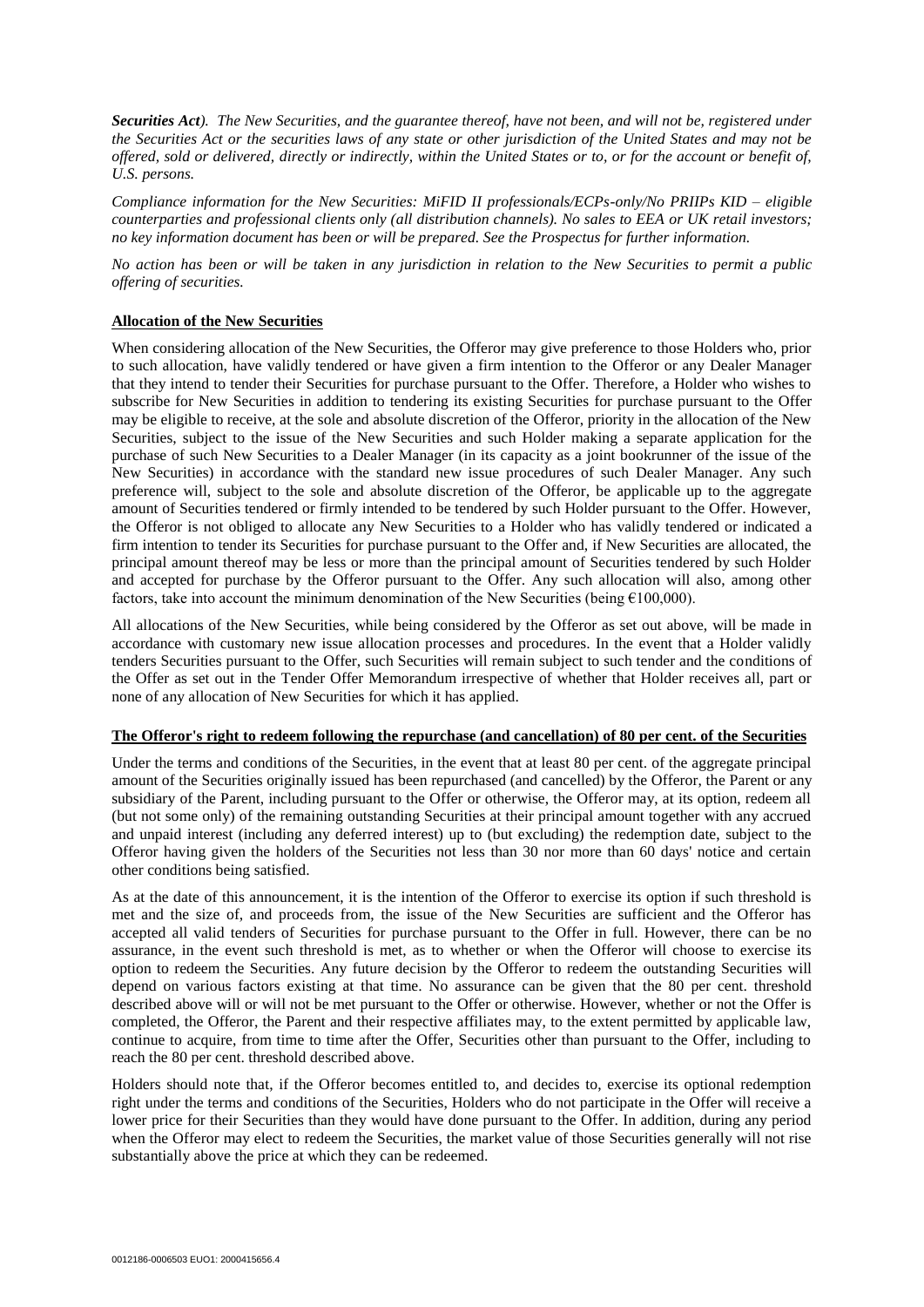# **Tender Instructions**

In order to participate in, and be eligible to receive the Purchase Price and Accrued Interest Payment pursuant to, the Offer, Holders must validly tender their Securities for purchase by delivering, or arranging to have delivered on their behalf, a valid Tender Instruction that is received by the Tender Agent by 4.00 p.m. (London time) on 9 June 2020 (the **Expiration Deadline**), unless extended, re-opened, amended and/or terminated as provided in the Tender Offer Memorandum.

Holders are advised to check with any bank, securities broker or other intermediary through which they hold Securities when such intermediary would need to receive instructions from a Holder in order for that Holder to be able to participate in, or (in the limited circumstances in which revocation is permitted) revoke their instruction to participate in, the Offer by the deadlines specified in the Tender Offer Memorandum. **The deadlines set by any such intermediary and each Clearing System for the submission and withdrawal of Tender Instructions will be earlier than the relevant deadlines specified in the Tender Offer Memorandum.**

**Tender Instructions will be irrevocable** except in the limited circumstances described in the Tender Offer Memorandum.

Tender Instructions must be submitted in respect of a minimum principal amount of Securities of no less than €100,000, being the minimum denomination of the Securities, and may be submitted in integral multiples of  $€1,000$  thereafter. A separate Tender Instruction must be completed on behalf of each beneficial owner

The Offeror may, in its sole discretion, extend, re-open, amend, waive any condition of or terminate the Offer made by it at any time (subject to applicable law), all as further described in the Tender Offer Memorandum.

All announcements will be made by the Offeror by, at least, (i) publication on the website of the Luxembourg Stock Exchange at [www.bourse.lu,](http://www.bourse.lu/) and (ii) the delivery of notices to the Clearing Systems for communication to Direct Participants, and may also be made on the relevant Reuters Insider Screen and/or by the issue of a press release to a Notifying News Service and/or by any other means. Copies of all such announcements, press releases and notices can also be obtained upon request from the Tender Agent, the contact details for which are set out below. Significant delays may be experienced in respect of notices delivered to the Clearing Systems and Holders are urged to contact the Tender Agent for the relevant announcements during the course of the Offer.

The anticipated transaction timetable is summarised below:

| <b>Events</b>                                                                                                                                                                                                                                                                                                                                                                                           | <b>Times and Dates</b>                                                                 |
|---------------------------------------------------------------------------------------------------------------------------------------------------------------------------------------------------------------------------------------------------------------------------------------------------------------------------------------------------------------------------------------------------------|----------------------------------------------------------------------------------------|
| Commencement of the Offer<br>Offer announced. Tender Offer Memorandum available from the Tender<br>Agent and notice of the Offer published on the Luxembourg Stock<br>Exchange's website, the Offeror's website and delivered to the Clearing<br>Systems for communication to Direct Participants.                                                                                                      | Tuesday, 2 June 2020                                                                   |
| <b>Announcement of the Maximum Acceptance Amount</b><br>Announcement of the Maximum Acceptance Amount for the Offer.                                                                                                                                                                                                                                                                                    | As soon as reasonably practicable<br>following pricing of the New<br><b>Securities</b> |
| <b>Expiration Deadline</b><br>Final deadline for receipt of valid Tender Instructions by the Tender<br>Agent in order for Holders to be able to participate in the Offer.                                                                                                                                                                                                                               | $4.00$ p.m. (London time) on<br>Tuesday, 9 June 2020                                   |
| <b>Announcement of Results</b><br>Announcement of whether (subject to satisfaction or waiver of the New<br>Issue Condition on or prior to the Settlement Date) the Offeror will<br>accept valid tenders of Securities pursuant to the Offer and, if so<br>accepted, the aggregate principal amount of Securities accepted for<br>purchase pursuant to the Offer and any Scaling Factor (if applicable). | As soon as reasonably practicable<br>on Wednesday, 10 June 2020                        |

#### *Settlement Date*

Subject to satisfaction, or waiver, of the New Issue Condition, expected Friday, 12 June 2020 settlement date for the Offer.

*This is an indicative timetable and may be subject to change. Holders are advised to check with any bank, securities broker or other intermediary through which they hold Securities when such intermediary would need*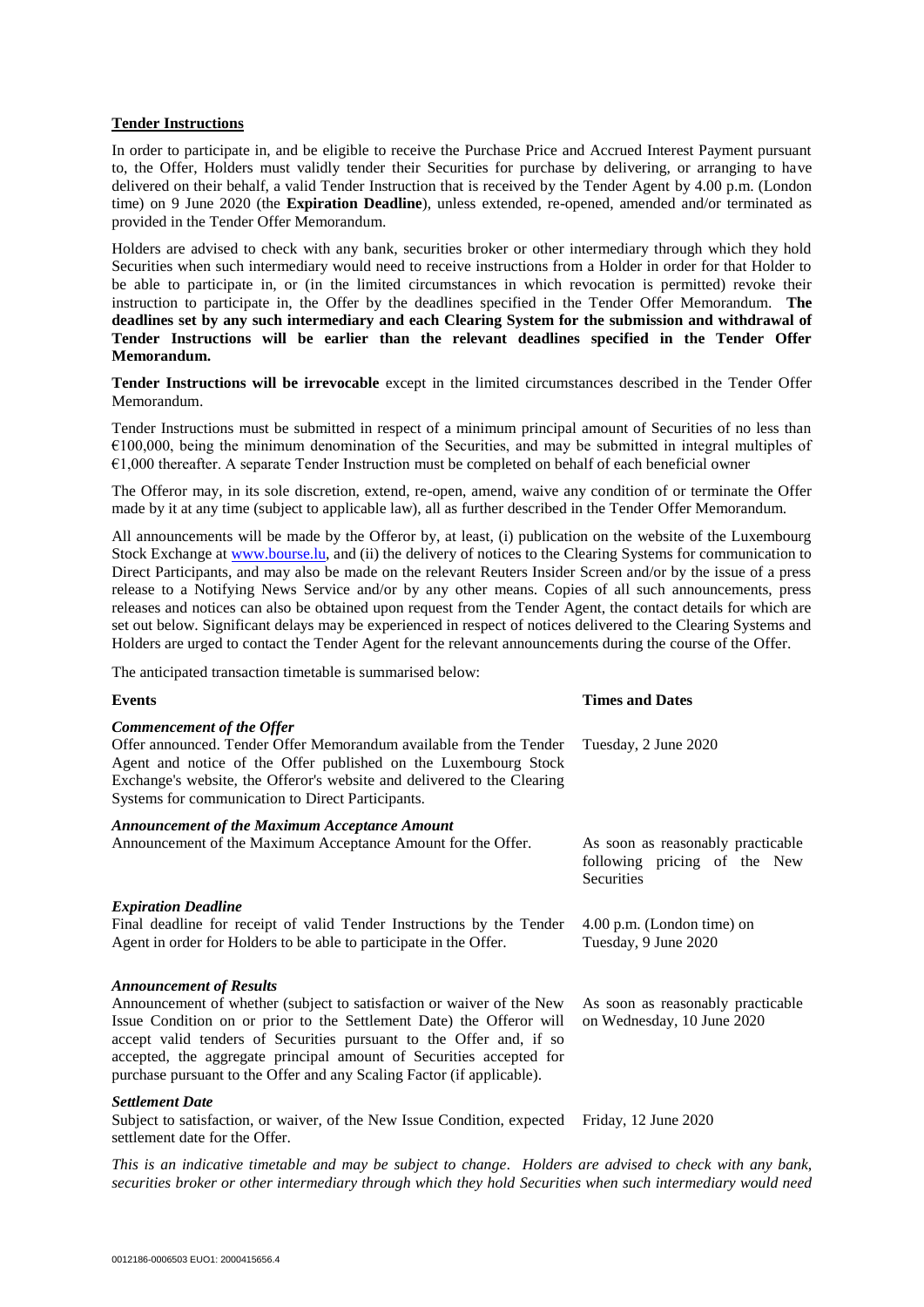*to receive instructions from a Holder in order for that Holder to be able to participate in, or (in the limited circumstances in which revocation is permitted) revoke their instruction to participate in, the Offer by the deadlines set out above.*

For detailed terms of the Offer please refer to the Tender Offer Memorandum which (subject to distribution restrictions) can be obtained from the Tender Agent referred to below.

**BNP Paribas** (Telephone: +33 1 55 77 78 94; Attention: Liability Management Group; Email: [liability.management@bnpparibas.com\)](mailto:liability.management@bnpparibas.com); **Citigroup Global Markets Limited** (Telephone: +44 20 7986 8969; Email: [liabilitymanagement.europe@citi.com;](mailto:liabilitymanagement.europe@citi.com) Attention: Liability Management Group); **HSBC Bank plc** (Telephone: +44 20 7992 6237; Email: [LM\\_emea@hsbc.com;](mailto:LM_emea@hsbc.com) Attention: Liability Management Group); and **Merrill Lynch International** (Telephone: +44 20 7996 5420; Attention: Liability Management Group; Email: DG.LM-EMEA@bofa.com).

**Lucid Issuer Services Limited** (Telephone: +44 20 7704 0880; Attention: David Shilson; Email: [repsol@lucid](mailto:repsol@lucid-is.com)[is.com\)](mailto:repsol@lucid-is.com) is acting as Tender Agent for the Offer.

This announcement is released by Repsol International Finance B.V. and contains information that qualified or may have qualified as inside information for the purposes of Article 7 of the Market Abuse Regulation (EU) 596/2014 (MAR), encompassing information relating to the Offer described above. For the purposes of MAR and Article 2 of Commission Implementing Regulation (EU) 2016/1055, this announcement is made by José Manuel Diaz Fernandez (email: [diaz.fernandez.jmanuel@repsol.com\)](mailto:diaz.fernandez.jmanuel@repsol.com), Director at Repsol International Finance B.V. and David de Cacerés Nuñez (email: dcaceresn@repsol.com), Finance Director at Repsol, S.A.

**DISCLAIMER** This announcement must be read in conjunction with the Tender Offer Memorandum. This announcement and the Tender Offer Memorandum contain important information which should be read carefully before any decision is made with respect to the Offer. If any Holder is in any doubt as to the contents of the Tender Offer Memorandum or the action it should take, it is recommended to seek its own financial and legal advice, including as to any tax consequences, from its broker, bank manager, solicitor, accountant or other independent financial, tax or legal adviser. Any individual or company whose Securities are held on its behalf by a broker, dealer, bank, custodian, trust company or other nominee must contact such entity if it wishes to tender such Securities pursuant to the Offer. None of the Offeror, the Parent, the Dealer Managers or the Tender Agent nor any of their respective directors, employees or affiliates makes any recommendation as to whether Holders should tender Securities pursuant to the Offer. None of the Offeror, the Parent, the Dealer Managers or the Tender Agent (or any of their respective directors, employees or affiliates) is providing Holders with any legal, business, tax or other advice in this announcement. Holders should consult with their own advisers as needed to assist them in making an investment decision and to advise them whether they are legally permitted to tender Securities for cash.

## **OFFER AND DISTRIBUTION RESTRICTIONS**

Neither this announcement nor the Tender Offer Memorandum constitutes an offer or an invitation to participate in the Offer in any jurisdiction in which, or to any person to or from whom, it is unlawful to make such offer or invitation or for there to be such participation under applicable securities laws. The distribution of this announcement and/or the Tender Offer Memorandum in certain jurisdictions may be restricted by law. Persons into whose possession this announcement and/or the Tender Offer Memorandum come(s) are required by each of the Offeror, the Parent, the Dealer Managers and the Tender Agent to inform themselves about, and to observe, any such restrictions. Nothing in this announcement nor the Tender Offer Memorandum constitutes (i) an offer to buy or a solicitation of an offer to sell the Securities (and tenders of Securities in the Offer will not be accepted from any Holders) in any circumstances in which such offer or solicitation is unlawful or (ii) an offer to sell or a solicitation of an offer to buy the New Securities or the guarantee thereof. In any jurisdiction where the securities, blue sky or other laws require the Offer to be made by a licensed broker or dealer and any of the Dealer Managers or any of the Dealer Managers' respective affiliates is such a licensed broker or dealer in such jurisdiction, the Offer shall be deemed to be made by such Dealer Manager or such affiliate, as the case may be, on behalf of the Offeror in such jurisdiction.

*No action has been or will be taken in any jurisdiction in relation to the New Securities or the guarantee thereof that would permit a public offering of securities and the minimum denomination of the New Securities will be €100,000.*

# *United States*

The Offer is not being made, and will not be made, directly or indirectly in or into, or by use of the mail of, or by any means or instrumentality of interstate or foreign commerce of, or of any facilities of a national securities exchange of, the United States or to any U.S. person (as defined in Regulation S of the United States Securities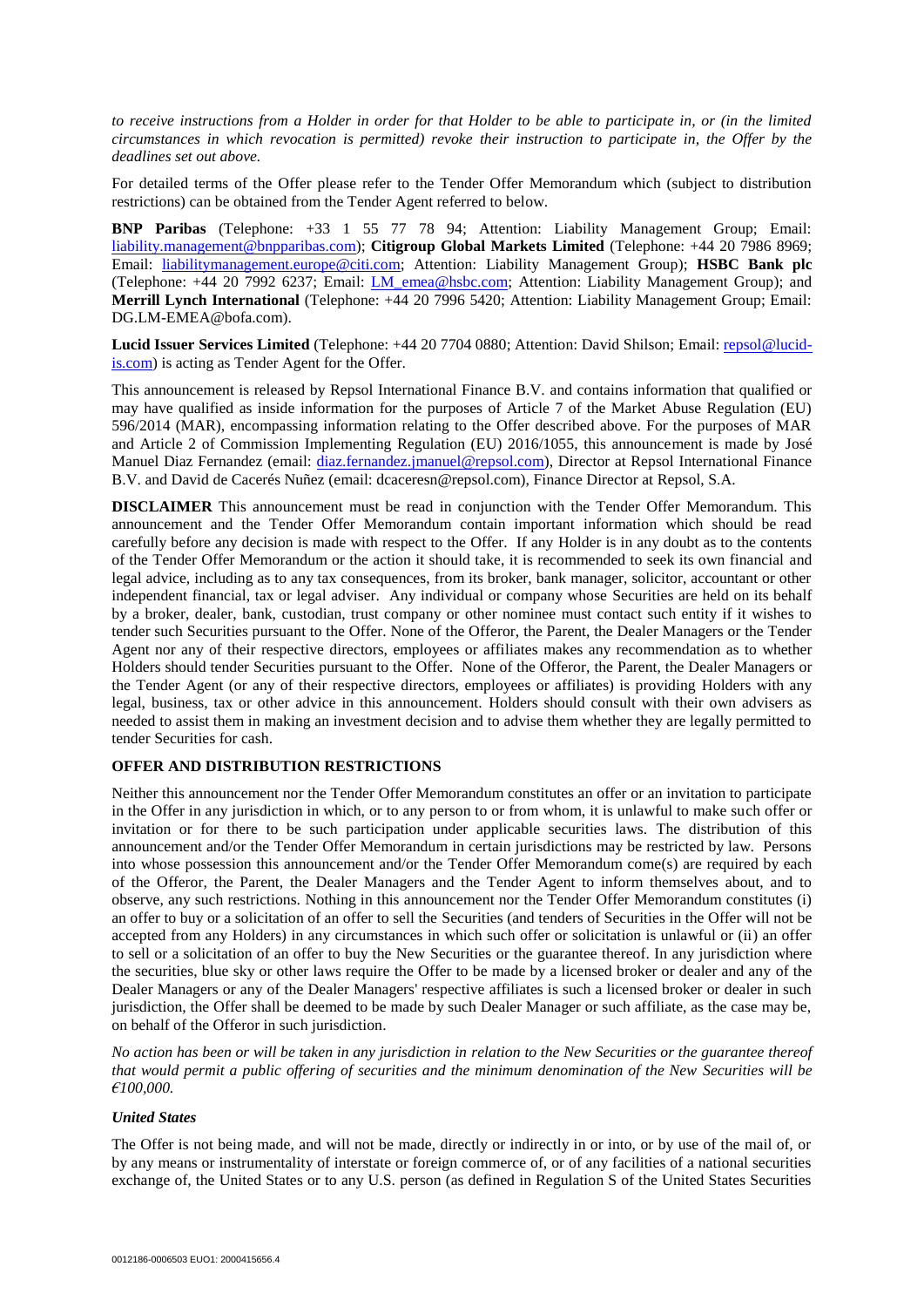Act of 1933, as amended (each a **U.S. Person**)). This includes, but is not limited to, facsimile transmission, electronic mail, telex, telephone, the internet and other forms of electronic communication. Accordingly, copies of this announcement, the Tender Offer Memorandum and any other documents or materials relating to the Offer are not being, and must not be, directly or indirectly mailed or otherwise transmitted, distributed or forwarded (including, without limitation, by custodians, nominees or trustees) in or into the United States, to any person located or resident in the United States or to any U.S. Person, and the Securities cannot be tendered in the Offer by any such use, means, instrumentality or facility or from within the United States or by any person located or resident in the United States or by, or by any person acting for the account or benefit of, a U.S. Person. Any purported tender of Securities in the Offer resulting directly or indirectly from a violation of these restrictions will be invalid and any purported tender of Securities made by any person located in the United States or any agent, fiduciary or other intermediary acting on a non-discretionary basis for a principal giving instructions from within the United States or by any U.S. Person or by use of such mails or any such means, instrumentality or facility will be invalid and will not be accepted.

Neither this announcement nor the Tender Offer Memorandum is an offer of securities for sale in the United States or to U.S. Persons. Securities may not be offered, sold or delivered in the United States absent registration under, or an exemption from the registration requirements of, the Securities Act. The New Securities, or the guarantee thereof, have not been, and will not be, registered under the Securities Act or the securities laws of any state or other jurisdiction of the United States and may not be offered, sold or delivered, directly or indirectly, within the United States or to, or for the account or benefit of, U.S. Persons.

Each holder of Securities participating in the Offer will represent that it is not a U.S. Person and is not located in the United States and is not participating in the Offer from the United States, or it is acting on a nondiscretionary basis for a principal located outside the United States that is not giving an order to participate in the Offer from the United States and who is not a U.S. Person. For the purposes of this and the above two paragraphs, **United States** means the United States of America, its territories and possessions (including Puerto Rico, the U.S. Virgin Islands, Guam, American Samoa, Wake Island and the Northern Mariana Islands), any state of the United States of America and the District of Columbia.

## *Italy*

None of the Offer, this announcement, the Tender Offer Memorandum or any other document or materials relating to the Offer have been submitted to the clearance procedures of the *Commissione Nazionale per le Società e la Borsa* (**CONSOB**) pursuant to Italian laws and regulations. The Offer is being carried out in Italy as an exempted offer pursuant to article 101-bis, paragraph 3-bis of the Legislative Decree No. 58 of 24 February 1998, as amended (the **Financial Services Act**) and article 35-bis, paragraph 4 of CONSOB Regulation No. 11971 of 14 May 1999, as amended. Accordingly, Holders or beneficial owners of the Securities that are located in Italy can tender Securities for purchase pursuant to the Offer through authorised persons (such as investment firms, banks or financial intermediaries permitted to conduct such activities in Italy in accordance with the Financial Services Act, CONSOB Regulation No. 20307 of 15 February 2018, as amended from time to time, and Legislative Decree No. 385 of 1 September 1993, as amended) and in compliance with applicable laws and regulations or with requirements imposed by CONSOB or any other Italian authority.

Each intermediary must comply with the applicable laws and regulations concerning information duties *vis-à-vis* its clients in connection with the Securities and/or the Offer.

# *United Kingdom*

The communication of this announcement, the Tender Offer Memorandum and any other documents or materials relating to the Offer is not being made and such documents and/or materials have not been approved by an authorised person for the purposes of section 21 of the Financial Services and Markets Act 2000. Accordingly, such documents and/or materials are not being distributed to, and must not be passed on to, the general public in the United Kingdom. The communication of such documents and/or materials is exempt from the restriction on financial promotions under section 21 of the FSMA on the basis that it is only directed at and may only be communicated to (1) persons outside the United Kingdom, (2) those persons falling within the definition of investment professionals or high net worth companies (contained in the Financial Services and Markets Act 2000 (Financial Promotion) Order 2005 (the **Financial Promotion Order**)), (3) those persons falling within Article 43(2) of the Financial Promotion Order, including existing members and creditors of the Offeror, and (4) any other persons to whom these documents and/or materials may lawfully be communicated under the Financial Promotion Order (all those persons together, **Relevant Persons**). Any person in the United Kingdom who is not a Relevant Person should not act or rely on this document.